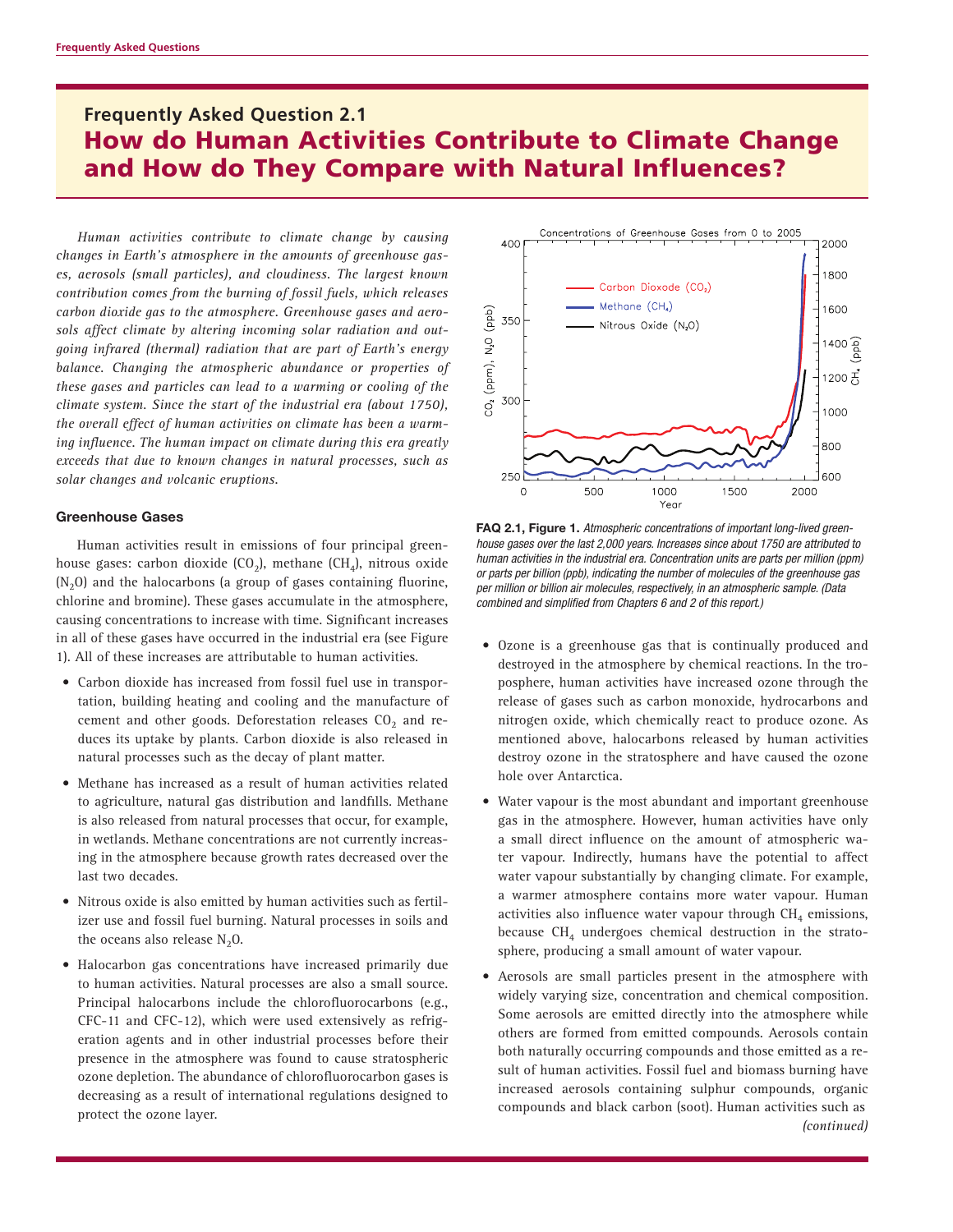surface mining and industrial processes have increased dust in the atmosphere. Natural aerosols include mineral dust released from the surface, sea salt aerosols, biogenic emissions from the land and oceans and sulphate and dust aerosols produced by volcanic eruptions.

## **Radiative Forcing of Factors Affected by Human Activities**

The contributions to radiative forcing from some of the factors influenced by human activities are shown in Figure 2. The values reflect the total forcing relative to the start of the industrial era (about 1750). The forcings for all greenhouse gas increases, which are the best understood of those due to human activities, are positive because each gas absorbs outgoing infrared radiation in the atmosphere. Among the greenhouse gases,  $CO<sub>2</sub>$  increases have caused the largest forcing over this period. Tropospheric ozone increases have also contributed to warming, while stratospheric ozone decreases have contributed to cooling.

Aerosol particles influence radiative forcing directly through reflection and absorption of solar and infrared radiation in the atmosphere. Some aerosols cause a positive forcing while others cause a negative forcing. The direct radiative forcing summed over all aerosol types is negative. Aerosols also cause a negative radiative forcing indirectly through the changes they cause in cloud properties.

Human activities since the industrial era have altered the nature of land cover over the globe, principally through changes in *(continued)*



**FAQ 2.1, Figure 2.** *Summary of the principal components of the radiative forcing of climate change. All these radiative forcings result from one or more factors that affect climate and are associated with human activities or natural processes as discussed in the text. The values represent the forcings in 2005 relative to the start of the industrial era (about 1750). Human activities cause significant changes in long-lived gases, ozone, water vapour, surface albedo, aerosols and contrails. The only increase in natural forcing of any significance between 1750 and 2005 occurred in solar irradiance. Positive forcings lead to warming of climate and negative forcings lead to a cooling. The thin black line attached to each coloured bar represents the range of uncertainty for the respective value. (Figure adapted from Figure 2.20 of this report.)*

# **FAQ 2.1, Box 1: What is Radiative Forcing?**

What is radiative forcing? The influence of a factor that can cause climate change, such as a greenhouse gas, is often evaluated in terms of its radiative forcing. Radiative forcing is a measure of how the energy balance of the Earth-atmosphere system is influenced when factors that affect climate are altered. The word radiative arises because these factors change the balance between incoming solar radiation and outgoing infrared radiation within the Earth's atmosphere. This radiative balance controls the Earth's surface temperature. The term forcing is used to indicate that Earth's radiative balance is being pushed away from its normal state.

Radiative forcing is usually quantified as the 'rate of energy change per unit area of the globe as measured at the top of the atmosphere', and is expressed in units of 'Watts per square metre' (see Figure 2). When radiative forcing from a factor or group of factors is evaluated as positive, the energy of the Earth-atmosphere system will ultimately increase, leading to a warming of the system. In contrast, for a negative radiative forcing, the energy will ultimately decrease, leading to a cooling of the system. Important challenges for climate scientists are to identify all the factors that affect climate and the mechanisms by which they exert a forcing, to quantify the radiative forcing of each factor and to evaluate the total radiative forcing from the group of factors.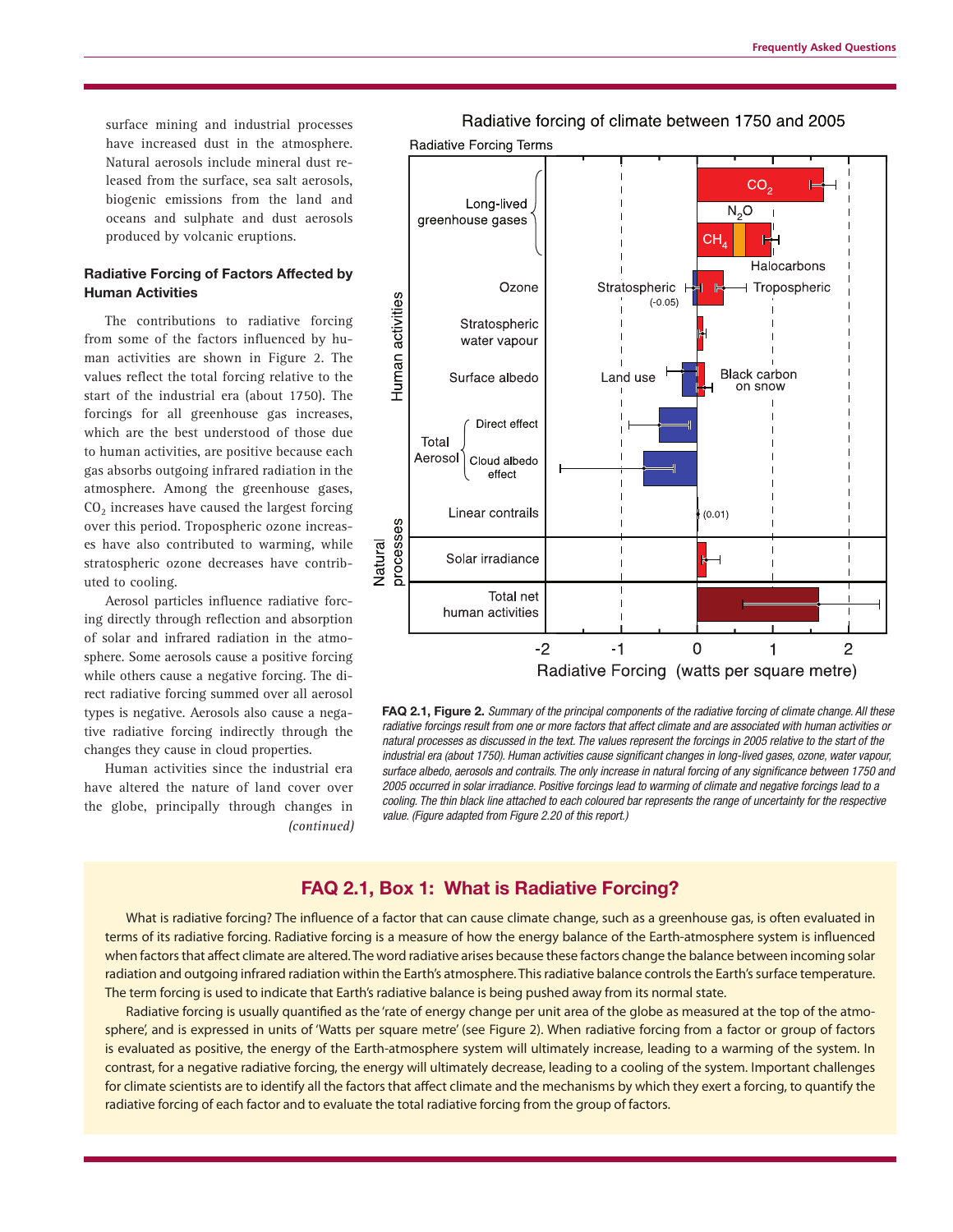croplands, pastures and forests. They have also modified the reflective properties of ice and snow. Overall, it is likely that more solar radiation is now being reflected from Earth's surface as a result of human activities. This change results in a negative forcing.

Aircraft produce persistent linear trails of condensation ('contrails') in regions that have suitably low temperatures and high humidity. Contrails are a form of cirrus cloud that reflect solar radiation and absorb infrared radiation. Linear contrails from global aircraft operations have increased Earth's cloudiness and are estimated to cause a small positive radiative forcing.

#### **Radiative Forcing from Natural Changes**

Natural forcings arise due to solar changes and explosive volcanic eruptions. Solar output has increased gradually in the industrial era, causing a small positive radiative forcing (see Figure 2). This is in addition to the cyclic changes in solar radiation that

follow an 11-year cycle. Solar energy directly heats the climate system and can also affect the atmospheric abundance of some greenhouse gases, such as stratospheric ozone. Explosive volcanic eruptions can create a short-lived (2 to 3 years) negative forcing through the temporary increases that occur in sulphate aerosol in the stratosphere. The stratosphere is currently free of volcanic aerosol, since the last major eruption was in 1991 (Mt. Pinatubo).

The differences in radiative forcing estimates between the present day and the start of the industrial era for solar irradiance changes and volcanoes are both very small compared to the differences in radiative forcing estimated to have resulted from human activities. As a result, in today's atmosphere, the radiative forcing from human activities is much more important for current and future climate change than the estimated radiative forcing from changes in natural processes.